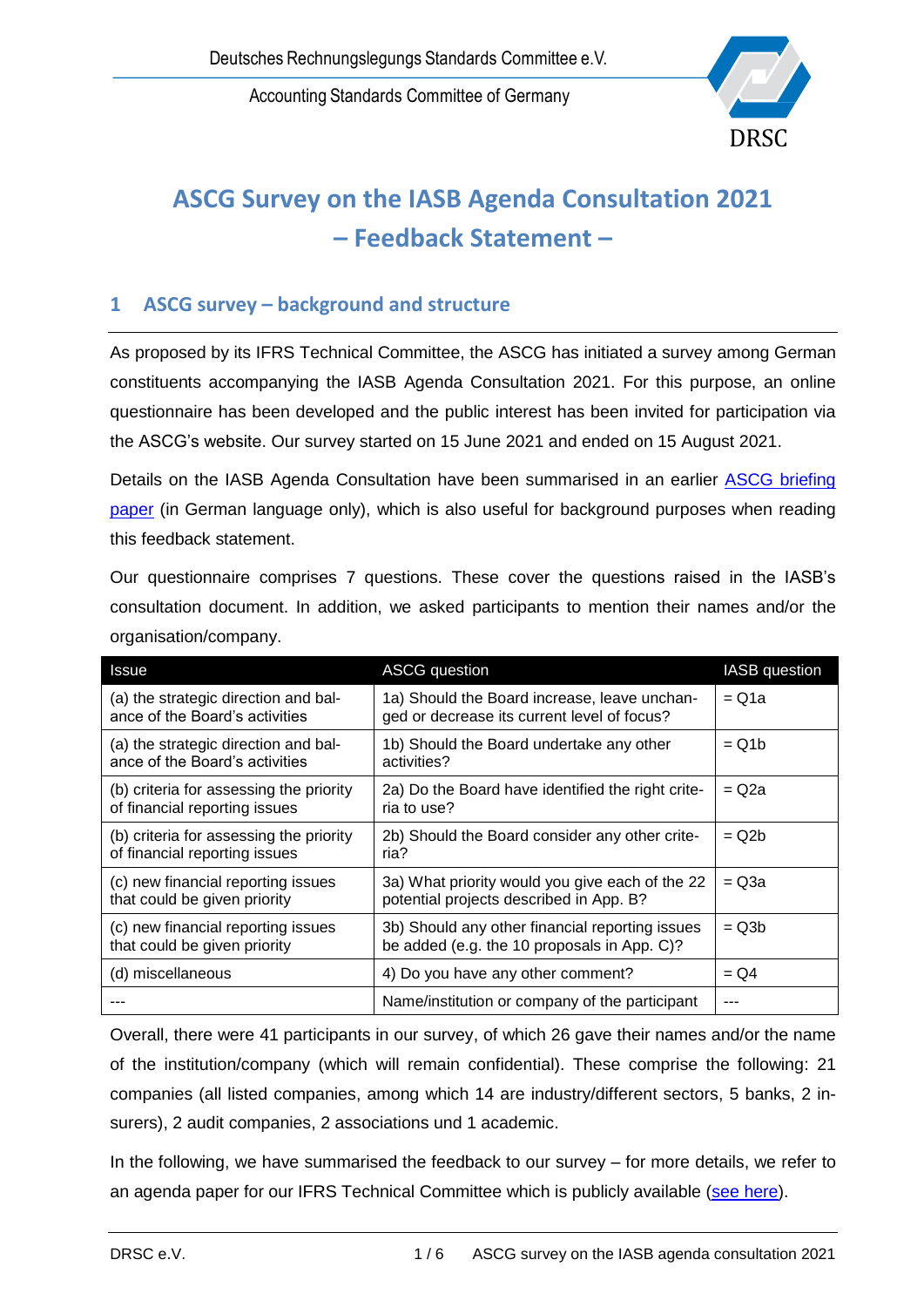## **2 Illustration of the feedback**

#### **Q1a: Should the IASB's activities be increased, or decreased or left unchanged?**

The IASB's main activities and the current level of focus are:

- new IFRSs and major amendments to IFRSs (40-45 %)
- maintenance (15-20 %)
- IFRS for SME (5 %)
- digital financial reporting (5 %)
- understandability and accessibility (5 %)
- engaging with stakeholders (20-25 %)

```
41 answers:
```






The 8 comments on "Yes, namely..." primarily address the interconnectedness between financial and nonfinancial reporting and the interaction with the ISSB to come.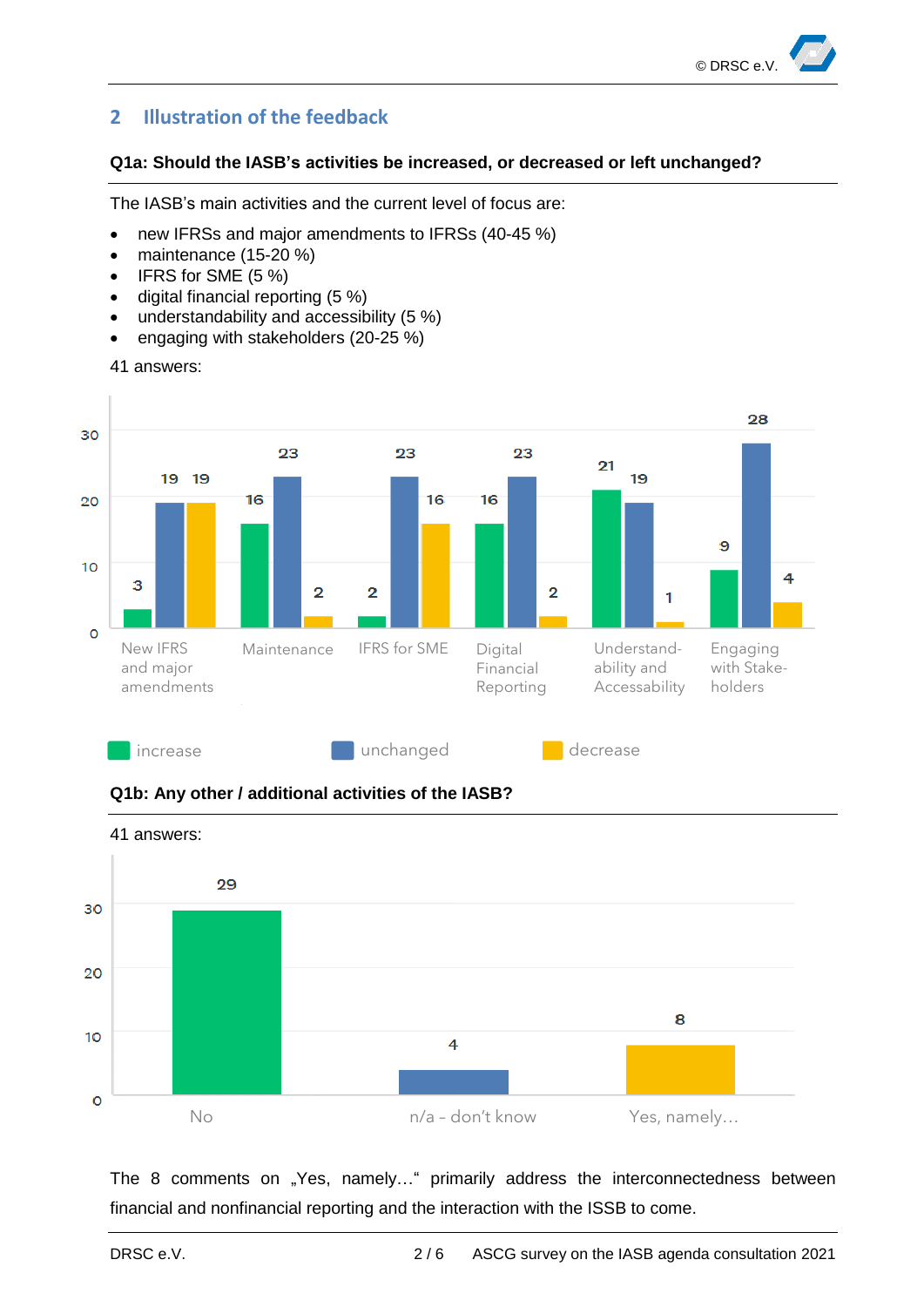

#### **Q2a: Has the IASB identified the right criteria?**

The criteria for assessing whether to add a project, and how it is prioritised, are:

(1) the importance of the matter to investors;

37 answers (4 have skipped):

- (2) whether there is any deficiency in how companies report the type of transaction or activity;
- (3) the type of companies (or a prevalent jurisdiction) that the matter is likely to affect;
- (4) how pervasive or acute the matter is likely to be for companies;
- (5) the potential project's interaction with other projects on the work plan;
- (6) the complexity and feasibility of the potential project and its solutions;
- (7) the capacity of the Board and its stakeholders to make timely progress on the project.







37 answers (4 have skipped):

The 5 comments on "Yes, namely..." primarily address the cost-benefit relation from a preparer's perspective.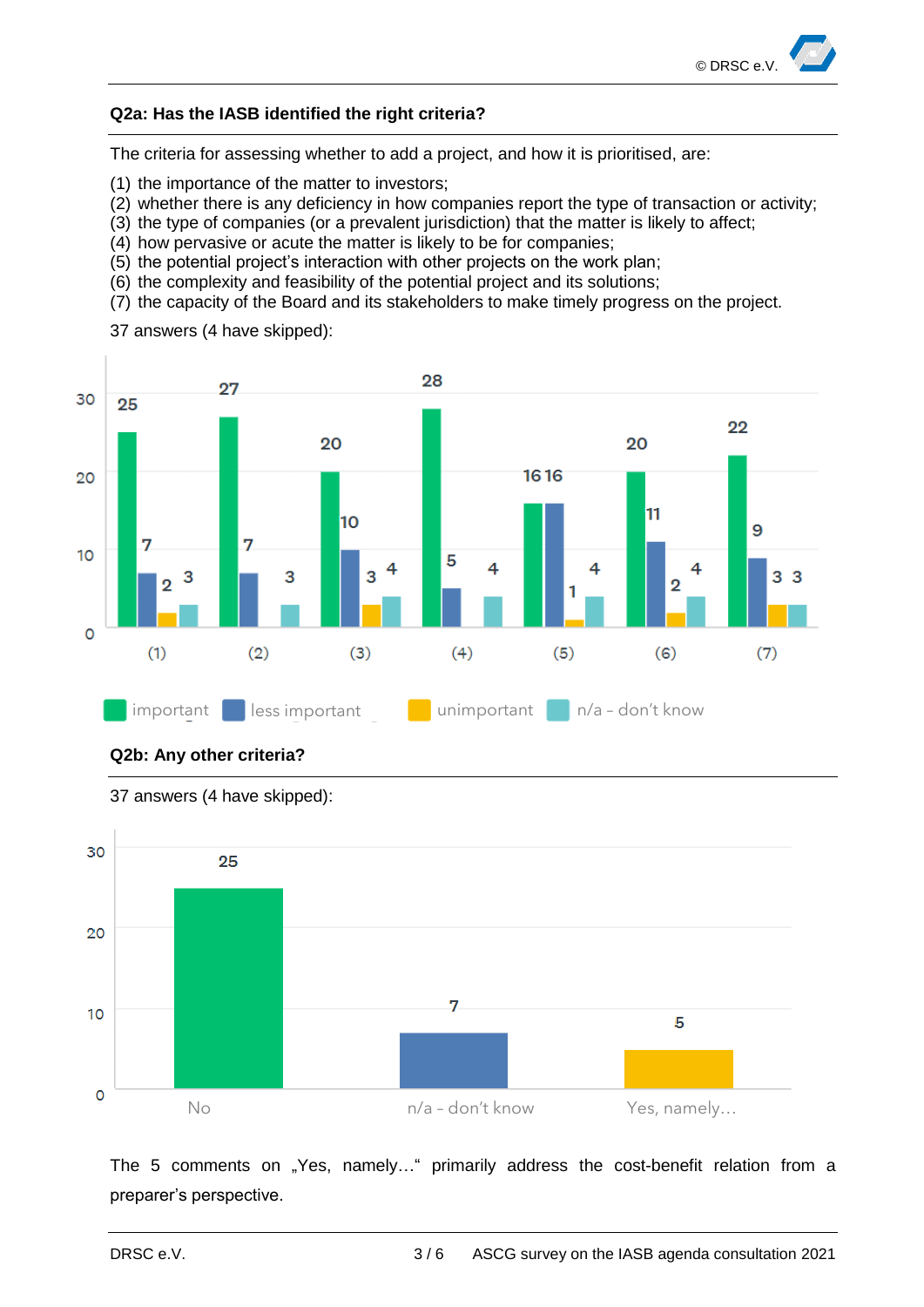

#### **Q3a: 22 potential projects (see App. B) – what priority would you give each of them?**

The potential projects identified are:

- (1) Borrowing costs (IAS 23)
- (2) Climate-related risks (IAS 1, IAS 36)
- (3) Commodity transactions
- (4) Cryptocurrencies and related transactions
- (5) Discontinued operations and disposal groups (IFRS 5)
- (6) Discount rates
- (7) Employee benefits (IAS 19)
- (8) Expenses—Inventory and cost of sales
- (9) Foreign currencies (IAS 21)
- (10) Going concern
- (11) Government grants (IAS 20)
- (12) Income taxes (IAS 12)
- (13) Inflation (IAS 29)
- (14) Intangible assets (IAS 38)
- (15) Interim financial reporting (IAS 34)
- (16) Negative interest rates
- (17) Operating segments (IFRS 8)
- (18) Other comprehensive income
- (19) Pollutant pricing mechanisms
- (20) Separate financial statements (IAS 27)
- (21) Statement of cash flows and related matters (IAS 7)
- (22) Variable and contingent consideration

34 answers (7 have skipped):



# all answers (stacked)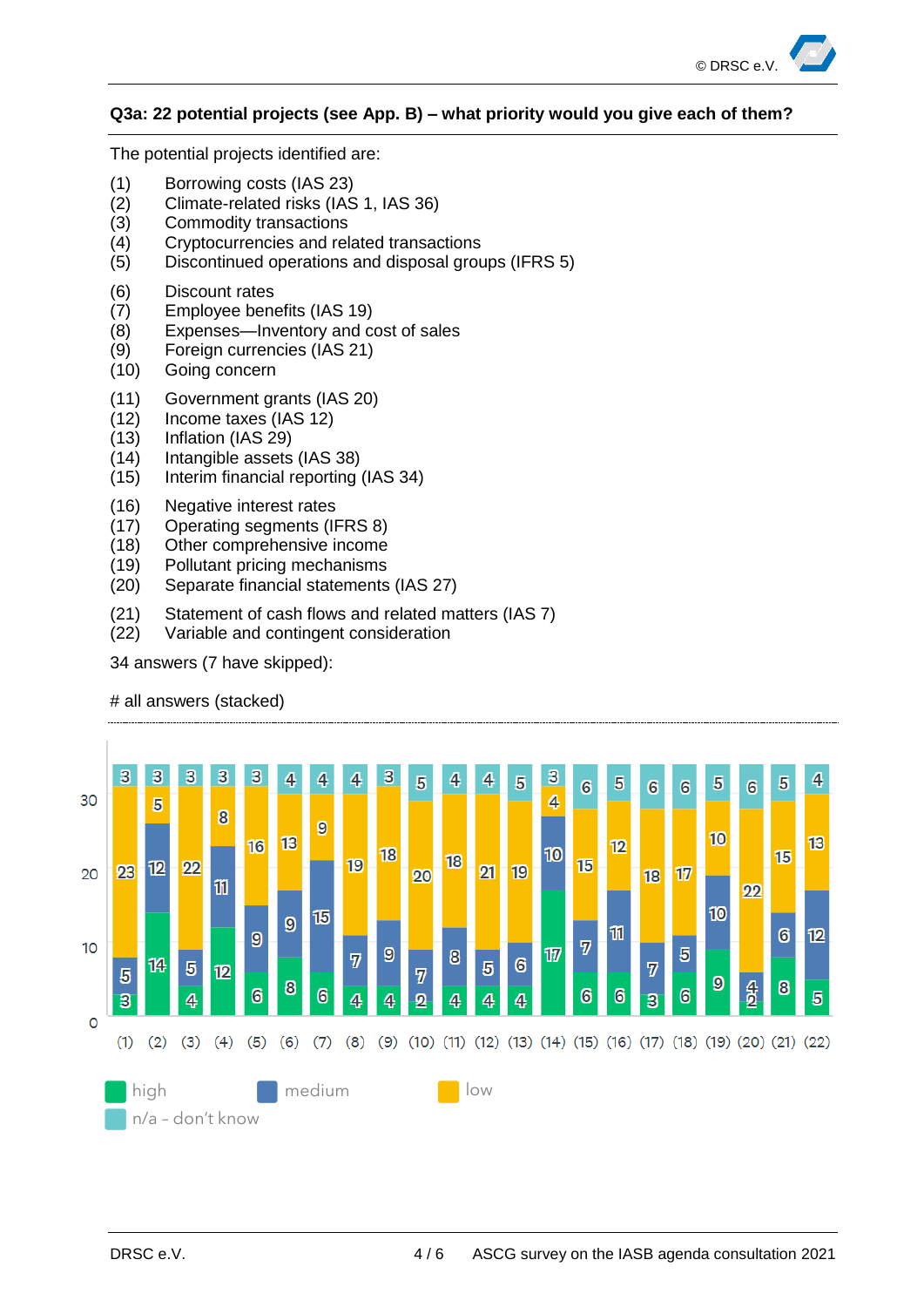



#### # only answers "high" / "medium" / "low" (i.e. answers "n/a – don't know" disregarded):

# only answers "high" / "medium" / "low" (tabulated):

| #              |                                                      | high           | medium         | low            |
|----------------|------------------------------------------------------|----------------|----------------|----------------|
| 1              | Borrowing costs (IAS 23)                             |                | 5              | 23             |
| 2              | Climate-related risks IAS 1, IAS 36)                 | 14             | 12             | 5              |
| 3              | Commodity transactions                               | $\overline{4}$ | 5              | 22             |
| 4              | Cryptocurrencies and related transactions            | 12             | 11             | 8              |
| 5              | Discontinued operations and disposal groups (IFRS 5) | 6              | 9              | 16             |
| 6              | <b>Discount rates</b>                                | 8              | 9              | 13             |
| $\overline{7}$ | Employee benefits (IAS 19)                           | 6              | 15             | 9              |
| 8              | Expenses-Inventory and cost of sales                 | $\overline{4}$ | $\overline{7}$ | 19             |
| 9              | Foreign currencies (IAS 21)                          | $\overline{4}$ | 9              | 18             |
| 10             | Going concern                                        | $\overline{2}$ | $\overline{7}$ | 20             |
| 11             | Government grants (IAS 20)                           | $\overline{4}$ | 8              | 18             |
| 12             | Income taxes (IAS 12)                                | $\overline{4}$ | 5              | 21             |
| 13             | Inflation (IAS 29)                                   | $\overline{4}$ | 6              | 19             |
| 14             | Intangible assets (IAS 38)                           | 17             | 10             | $\overline{4}$ |
| 15             | Interim financial reporting (IAS 34)                 | 6              | $\overline{7}$ | 15             |
| 16             | Negative interest rates                              | 6              | 11             | 12             |
| 17             | Operating segments (IFRS 8)                          | 3              | $\overline{7}$ | 18             |
| 18             | Other comprehensive income                           | 6              | 5              | 17             |
| 19             | Pollutant pricing mechanisms                         | 9              | 10             | 10             |
| 20             | Separate financial statements (IAS 27)               |                | 4              | 22             |
| 21             | Statement of cash flows and related matters (IAS 7)  |                | 6              | 15             |
| 22             | Variable and contingent consideration                |                | 12             | 13             |
|                | "total"                                              | 137            | 180            | 337            |

Accompanying verbal feedback primarily underlines the importance of issues #2, #4, and #19 (among which #2 and #19 are partly considered to belong to the sustainability reporting area).